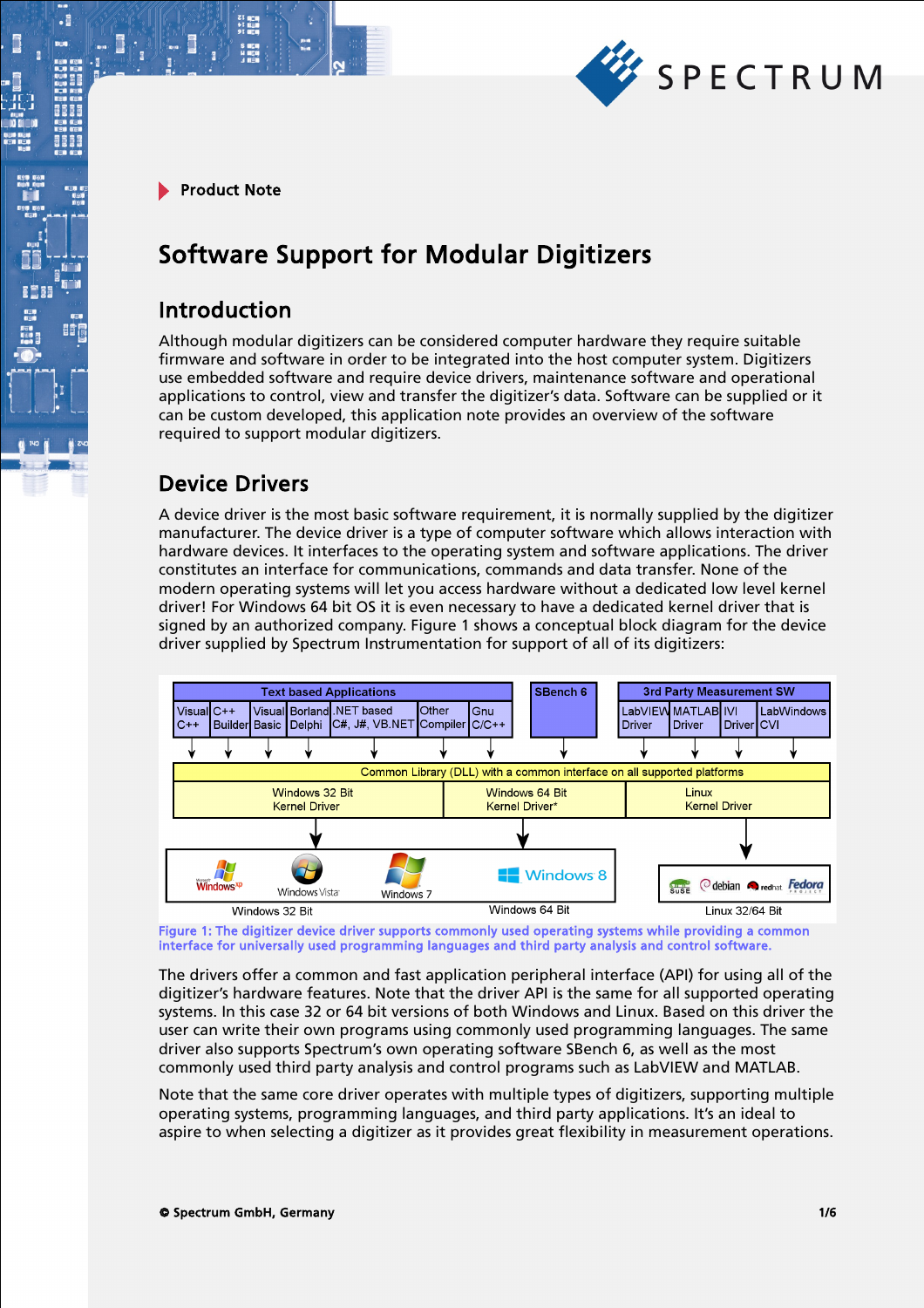

 $\cdot$ 

m.

E

8668

BÔ

## Operating Software

21 mgm<br>41 mgm<br>91 mgm

Most of the larger digitizer suppliers offer some form of operating software to control the digitizer and allow viewing and transferring data. As mentioned above Spectrum provides SBench 6 which is a data acquisition, control, and analysis program. An example of its functionality is shown in Figure 2. It enables control of all the digitizer's functions, acquires and displays data, performs measurements on acquired data, and manages data transfers. In this example we have an acquired ultrasound burst, its Fast Fourier Transform (FFT) and measurements of amplitude, burst duration and frequency.



Figure 2: An example of an operational software package allowing immediate control, viewing, and analysis of the digitizers acquired data.

Analysis functions include the FFT, averaging, filtering, and histograms. Measurements can be made with cursors or with built-in measurement parameters. In this example the cursors measure the pulse burst duration and measurement parameters are used to measure frequency, maximum, minimum, and peak to peak amplitude.

Multiple display formats are supported allowing data to be displayed singly, or having related waveforms plotted on the same axes. Data can also be cross plotted using an X-Y format.

Operating software of this type makes it easy to verify that the digitizer is working correctly. It allows verification of functional setups and acquisition modes. Once verified they can be transferred into the desired programming environment.

This software is also invaluable as a console for reviewing previously acquired data to verify data, make additional measurements or perform further analysis.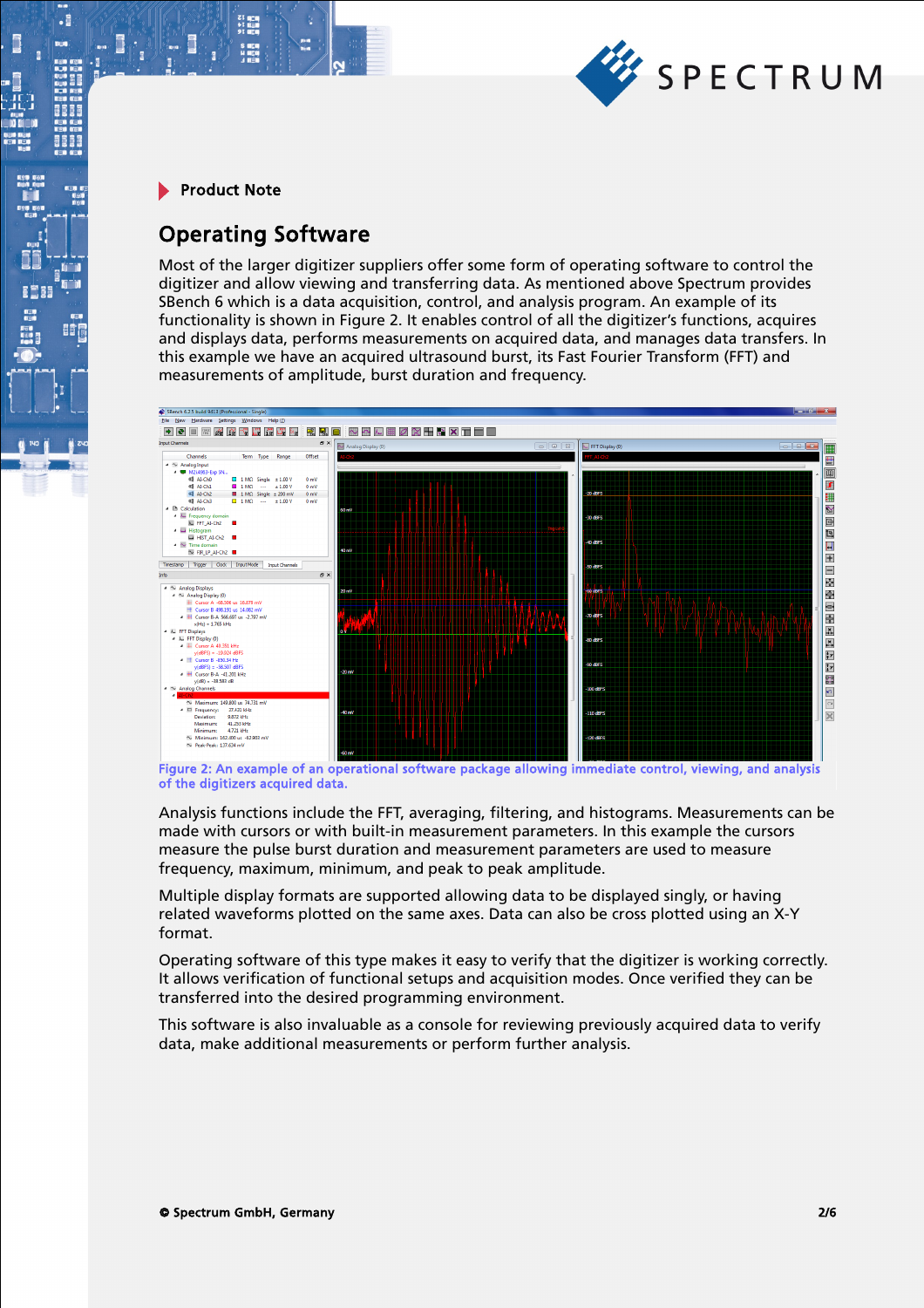

.

# Control and Maintenance Software

The Spectrum Control Center is a powerful software tool which is delivered with the digitizer hardware and combines all hardware maintenance functions. It operates under Windows or Linux as a stand-alone application. It provides the following functions:

#### Hardware configuration –

the control center shows detailed information about the Spectrum hardware including the type of card, serial number, the production and calibration date, firmware versions and all features of the hardware.

#### Installation of demo cards –

The control center can install a simulated demo card, including simulated data generation, allowing all software to be tested including SBench and applications and drivers for third-party products like LabVIEW.

| Card<br>Device Mapping<br>Support             | About<br><b>Versions</b> |                           |
|-----------------------------------------------|--------------------------|---------------------------|
| <b>Details</b>                                | Information              | Add Democard              |
| 4 Local                                       |                          | <b>Edit Democard</b>      |
| $\triangleleft$ M4i.4450-x8                   | sn 08691                 |                           |
| on-board Memory                               | 4096 MByte               | Delete Democard           |
| max Sampling Rate                             | 500.00 MS/s              |                           |
| Quarz 1                                       | not installed            | Calibration               |
| Quarz 2                                       | not installed            | <b>Eirmware Upgrade</b>   |
| <b>Production Date</b>                        | Week 12 of 2014          |                           |
| $\triangleright$ Installed Card Features      | 0000008f                 | <b>Install SW License</b> |
| Installed Extended Card Fea 00000000          |                          |                           |
| <b>Version Base Card</b>                      | 4.4                      | <b>Install Feature</b>    |
| <b>Modules</b>                                | 1.                       | Card Identification       |
| Channels                                      | 2                        |                           |
| $\triangleright$ Clock Features               | 00000019                 | Memory Test               |
| ▷ Ext Trig 0 Features<br>▷ Timestamp Features | 0000011f<br>00011707     |                           |
| $\triangleright$ Firmware versions            |                          | Transfer Speed Test       |
| $\triangleright$ Module Information           |                          | <b>Discovery</b>          |
| <b>Software License</b>                       |                          |                           |
| <b>Physical Location</b>                      |                          | Update cached card        |
| 4 Remote                                      |                          |                           |
| ■ DN2,496-04                                  | 8705                     | Delete cached card        |
| <b>HW Version</b>                             | 1.                       |                           |
| <b>FW Version</b>                             | 12                       |                           |
| <b>Production Date</b>                        | Week 10 of 2014          |                           |
| <b>Installed Netbox Features</b>              | 00000000                 |                           |
| Custom                                        | n                        |                           |
| Remote M2i.4963-Exp                           | sn 08704                 |                           |
|                                               |                          |                           |
|                                               |                          |                           |
|                                               |                          |                           |
|                                               |                          |                           |

Debug logging - The digitizer card, driver and firmware version, all command

Figure 3 The user interface for the Spectrum Control Center which controls all hardware maintenance functions

sequences and other information can be logged to an ASCII file which can then be used for product support.

Option Software licenses – Licenses for SBench 6 upgrades as well as optional firmware features of the M2i/M3i/M4i digitizers (not requiring hardware modifications) can be installed in the fields.

Firmware upgrade - Upgrade the embedded firmware in the digitizer with enhanced functionality and bug fixes.

Calibration - The card control center also provides an easy way to access the automatic card calibration routines of the Spectrum digitizer cards.

Memory test - The on-board memory of the Spectrum cards is tested with randomized data for proper functionality. Any read or write errors are documented.

Transfer speed test - Measures the bus transfer speed of an installed Spectrum card in the specific system. This gives you a performance index of the system and shows which sustained data rates can be reached for different buffer settings.

© Spectrum GmbH, Germany 3/6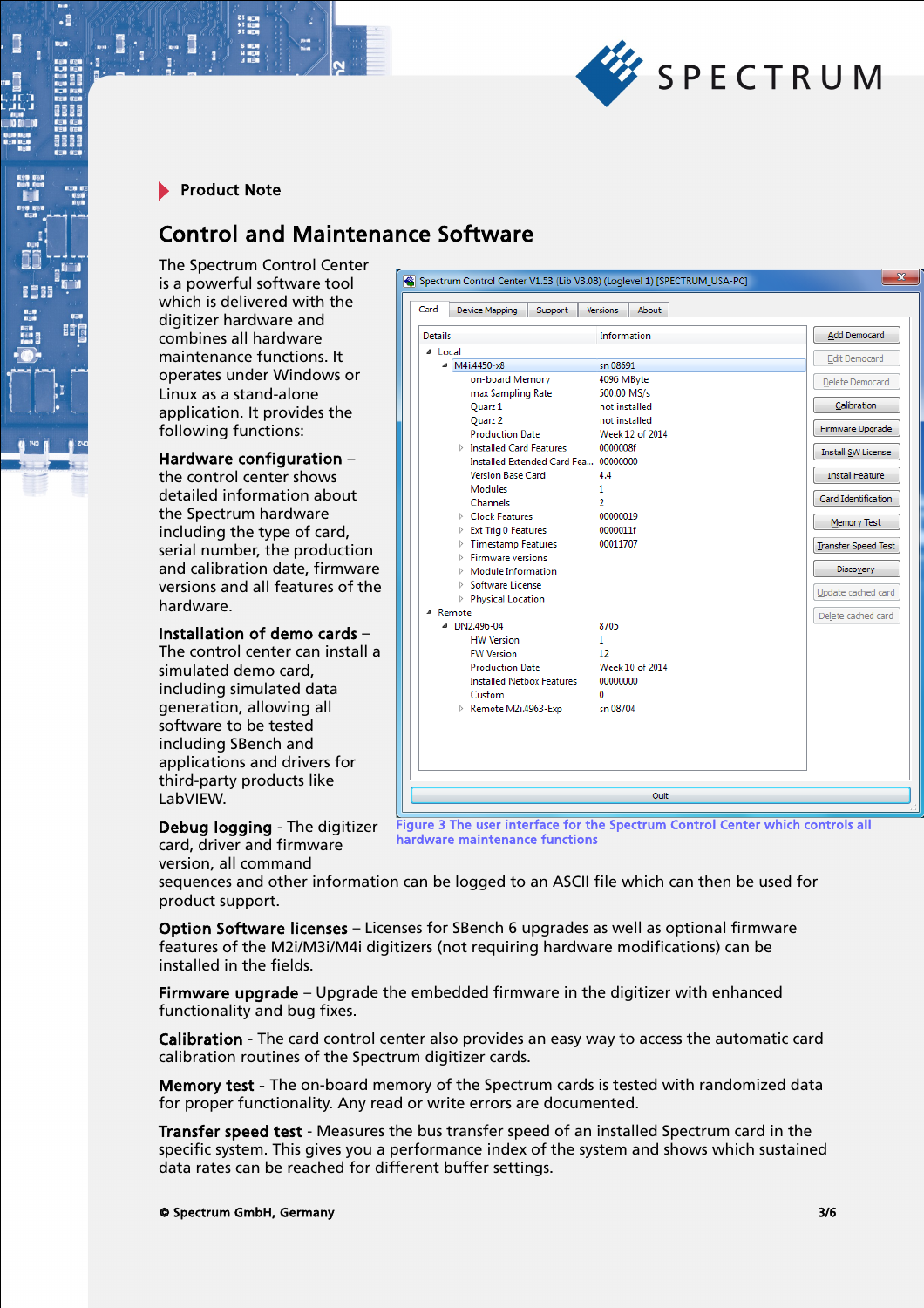

21 年11<br>11 年11<br>91 年11

 $\cdot$ 

**BEEF** 

BÔ

Continuous memory – The continuous memory speeds up the transfer rate (up to 30%) by reserving a continuous memory buffer for data transfer at system start.

Discovery function - The discovery function helps find and identify the Spectrum LXI instruments like digitizerNETBOX available to your computer on the network. It will also locate Spectrum card products installed with Spectrum Remote Servers anywhere on the network.

Figure 3 shows the user interface for the Spectrum Control Center

### Third Party Software Support

Many digitizer users prefer to use the tools available with third party analysis and control program applications. This can be because of a good personal knowledge of the tool or because it offers a special capability. Most digitizer manufacturers support these programs in a variety of ways. Spectrum provides extensive support for the most common third party programs, including LabVIEW, LabWIndows/CVI, and MATLAB.

LabVIEW, from National Instruments, is the most common graphical programming language for measurement applications and is very well supported by digitizer hardware by means of a dedicated LabVIEW driver. The driver combines different digitizer functions into functional blocks and makes them available within LabVIEW. The LabVIEW driver package consists of several different libraries and some open example virtual instruments (Vi's) showing the use of the driver. Besides these libraries all driver functions can also be directly called.

Figure 4 shows an example that gives you the chance to use the analog channels of the digitizer card as a simple oscilloscope. It shows the virtual front panel of an oscilloscope that allows single acquisition or multiple acquisitions of data on up to four channels.

All clock settings, trigger modes and sources and all input channel settings can be setup and changed in the interface. The example works all acquisitions cards with up to 4 channels independent of the analog resolution and the maximum sampling speed of the digitizer.

All examples are delivered with open and editable diagrams allowing the programmer to use it as a base for their own programming or as an example to better



Figure 4: The virtual front panel of a LabVIEW example which uses the analog acquisition channels of a digitizer as a four channel oscilloscope

understand how the LabView driver works.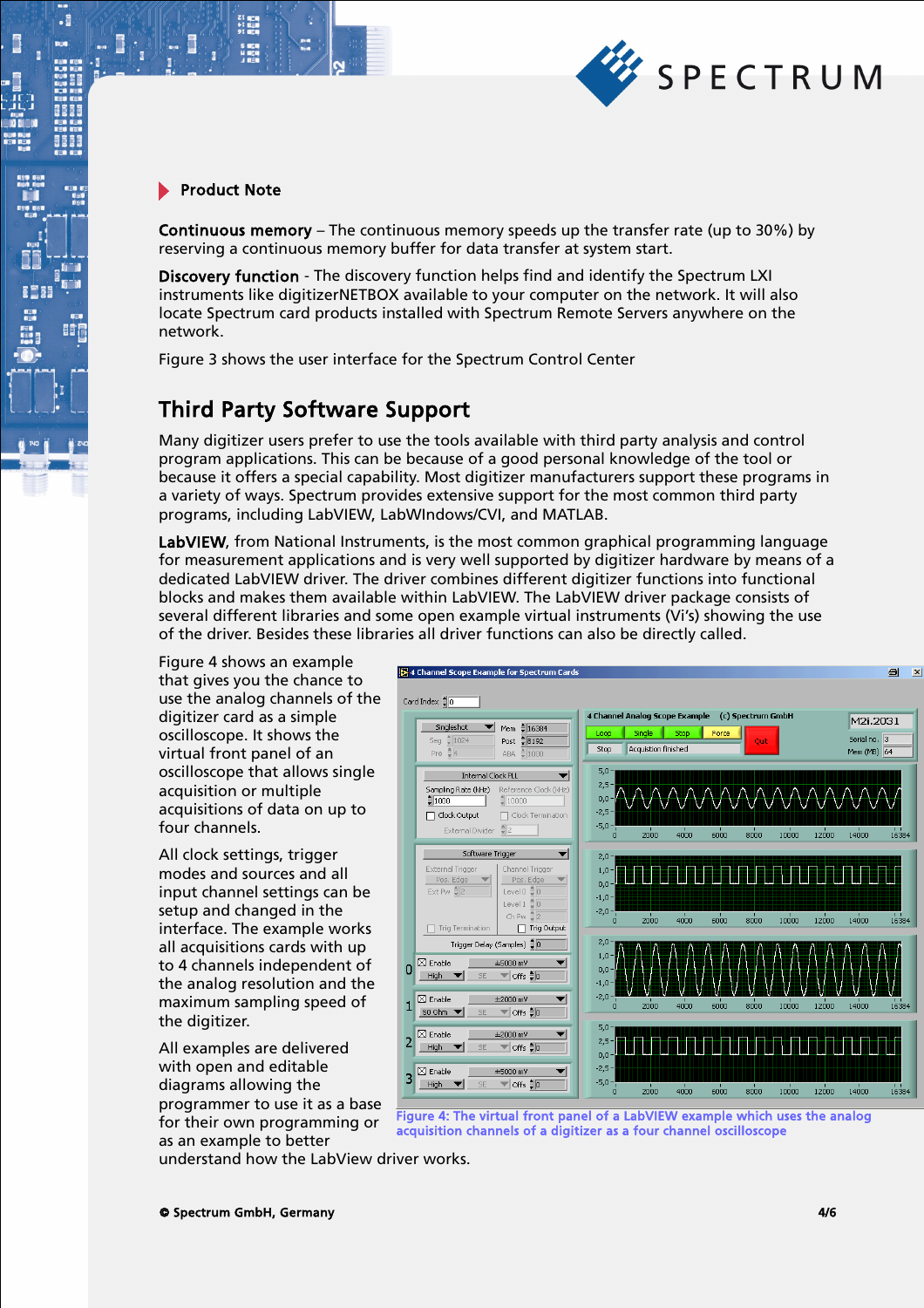

18. O

21 mg<br>サービス<br>91 mg

 $\cdot$ 

**BEEF** 

**II** 

The user interface was created with the intent to allow a fast start up with basic functions and provides a useful tools for LabVIEW users using a digitizer for the first time.

LabWindows/CVI (CVI stands for C for Virtual Instrumentation) is a C programming environment for test and measurement developed by National Instruments. LabWindows/CVI uses the same libraries and data acquisition modules as their better known LabVIEW product, and is highly compatible with it.

MATLAB, a math analysis application from The Mathworks is supported under both the Windows and Linux versions. All features of the hardware can be accessed. The MATLAB driver provides access the Spectrum library and a number of examples in MATLAB's mlanguage requiring only the base version of MATLAB. The interface also offers an easy way to use the Spectrum cards with Mathworks Simulink, simulation tool.

In addition to these common software applications an IVI driver is available which supports the IVI class drivers, IVI digitizer and IVI scope. The IVI driver allow users to access instruments of one function class with a common software interface independent of the manufacturer of the hardware. This makes it possible to use software, based on an IVI instrument driver, with many of the different digitizers or scopes available on the market.

Each if these third party drivers is accompanied by copious examples and is described in detail in its own manual.

Additional 3rd party software support may be available upon request as Spectrum has had contact with other software tools on custom projects in the past. Although there are no "official" drivers you may at least get some starting examples for software tools like Agilent VEE or DASYLab. It's worth asking your supplier.

### Support for Custom Programs

Drivers for digitizers should also support commonly used programming languages. As shown in Figure 1 text based programming languages like C, C++, C#, J#, Visual Basic, Python, and Delphi are supported by the digitizer driver.



Figure 5 The programming of the Spectrum digitizer boards is totally software register based. All software registers are described in the form shown in the figure.